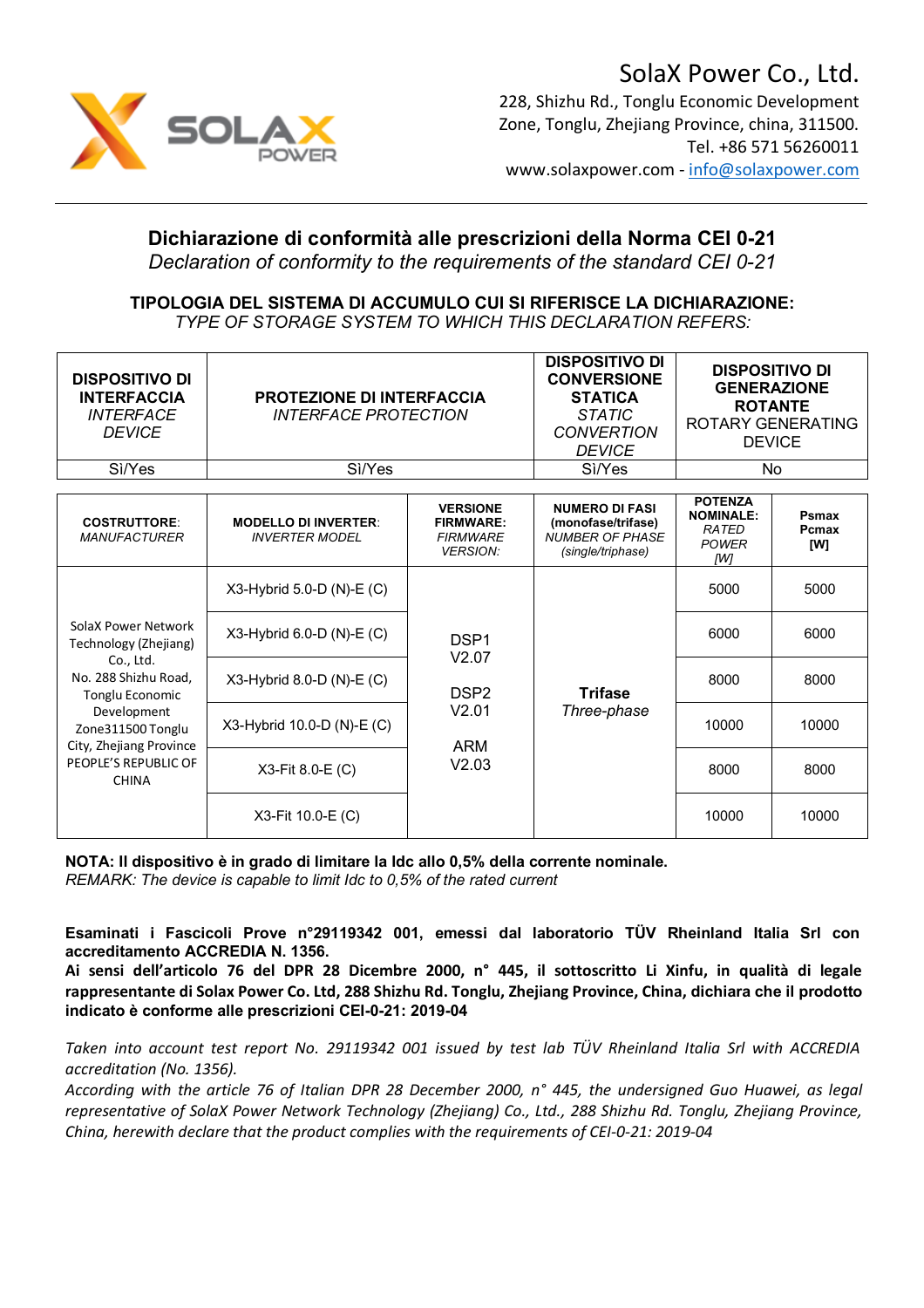

# SolaX Power Co., Ltd.

228, Shizhu Rd., Tonglu Economic Development Zone, Tonglu, Zhejiang Province, china, 311500. Tel. +86 571 56260011 www.solaxpower.com - info@solaxpower.com

**Gli inverter suddetti sono certificati in combinazione con una delle seguenti opzioni di Batteria al Litio:** *The inverters here above listed are certified according with one of the following options of Lithium Battery:*

| <b>COSTRUTTORE:</b><br><b>MANUFACTURER</b> | <b>MODELLO DEL</b><br><b>BMS BMS</b><br><b>MODUL MODEL</b> | <b>NUMERO DI</b><br><b>BMS</b><br><b>NUMBER</b><br>OF BMS<br><b>MODULE</b><br>[n] $(1)$ | <b>MODELLO</b><br><b>MODULO</b><br><b>BATTERIA</b><br><b>BATTERY</b><br><b>MODUL</b><br><b>MODEL</b> | Numero di batterie<br>in serie<br>Numbers of battery<br>module series<br>connected<br>$[N]^{(2)}$ | <b>CAPACITA' DEL</b><br><b>SISTEMA DI</b><br><b>ACCUMULO (CUS)</b><br>STORAGE SYSTEM<br>CAPACITY (CUS)<br>[Wh] | <b>POTENZA DI</b><br><b>CARICA/SCARICA</b><br><b>NOMINALI</b><br><b>NOMINAL</b><br><b>CHARGING/DISCH</b><br><b>ARGING POWER</b><br>$Pcn/Psn$ $(3)$<br>[W] |
|--------------------------------------------|------------------------------------------------------------|-----------------------------------------------------------------------------------------|------------------------------------------------------------------------------------------------------|---------------------------------------------------------------------------------------------------|----------------------------------------------------------------------------------------------------------------|-----------------------------------------------------------------------------------------------------------------------------------------------------------|
| Pylontech                                  | <b>SC500</b>                                               | da 1 a 6<br>from $1$ to $6$                                                             | H48050                                                                                               | da 4 a 10<br>from $4$ to $10$                                                                     | $n^{(1)}$ x $N^{(2)}$ x 2400                                                                                   |                                                                                                                                                           |
|                                            |                                                            |                                                                                         | H48074                                                                                               |                                                                                                   | $n^{(1)}$ x N <sup>(2)</sup> x 3550                                                                            |                                                                                                                                                           |
|                                            | SC1000                                                     |                                                                                         | H48050                                                                                               |                                                                                                   | $n^{(1)} \times N^{(2)} \times 2400$                                                                           | $N^{(2)}$ x 25 x 48                                                                                                                                       |
|                                            |                                                            |                                                                                         | H48074                                                                                               |                                                                                                   | $n^{(1)}$ x N <sup>(2)</sup> x 3550                                                                            |                                                                                                                                                           |
|                                            | FC0500-40S                                                 | $\mathbf{1}$                                                                            | FH48074                                                                                              | $da$ 4 a 7<br>from $4$ to $7$                                                                     | $n^{(1)}$ x N <sup>(2)</sup> x 3550                                                                            |                                                                                                                                                           |
|                                            | FC0500M-40S                                                | 1                                                                                       | FH9637M                                                                                              | da 2 a 4<br>from $2$ to $4$                                                                       | $n^{(1)}$ x N <sup>(2)</sup> x 3550                                                                            | $N^{(2)}$ x 25 x 96                                                                                                                                       |
| Solax                                      | <b>T-BAT SYS-HV</b>                                        | 1                                                                                       | <b>T-BAT H5.8</b>                                                                                    | da 2 a 4<br>from $2$ to $4$                                                                       | $n^{(1)}$ x N <sup>(2)</sup> x 5800                                                                            | $N^{(2)}$ x 25 x 115,2                                                                                                                                    |

(1) **n= n. di BMS collegati in parallelo –** *n = n. of BMS modules parallel connected*

(2) **N = n. di moduli batteria collegati in serie –** *N = n. of battery modules series connected*

(3) Pcn  $\leq$  PcMax - Psn  $\leq$  PsMax

**DATA 11/01/2022** *DATE 11/01/2022*

> 浙江艾罗网络能源技术股份有限公司 SOLAX POWER NETWORK TECHNOLOGY (ZHEJIANG) CO., LTD.

**FIRMA LEGALE RAPPRESENTANTE**  *SIGNATURE LEGAL REPRESENTATIVE Li Xinfu*

**CAN**  $\delta^{\prime}$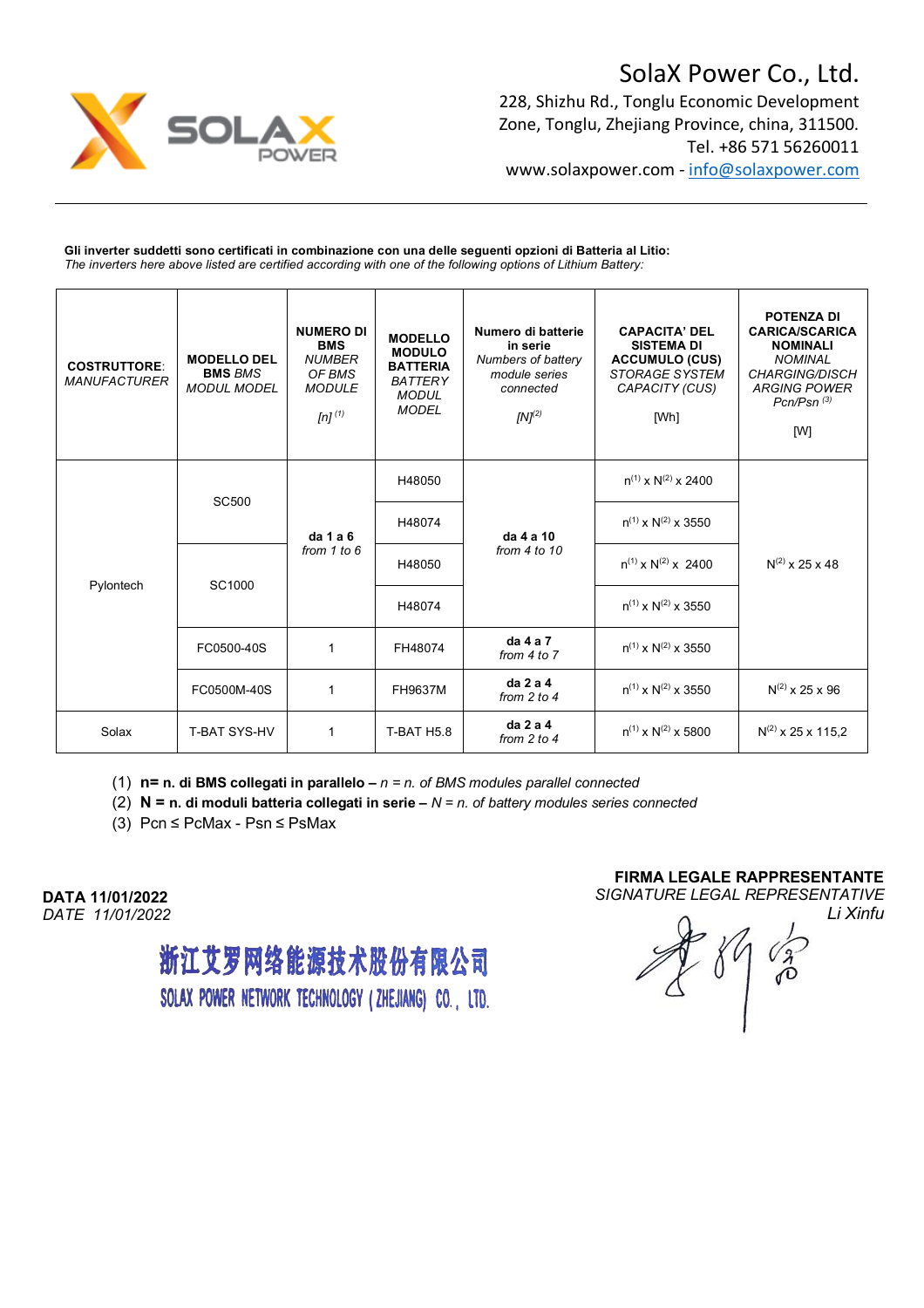中华人民共和国外交部请各国军 政机关对持照人予以通行的便利和必 要的协助。

WENT Y FINE WENT Y WENT

The Ministry of Foreign Affairs of the People's Republic of China requests all civil and military authorities of foreign countries to allow the bearer of this passport to pass freely and afford assistance in case of need.



ED50627148CHN6602129M2806066MA00NAMCLILLA930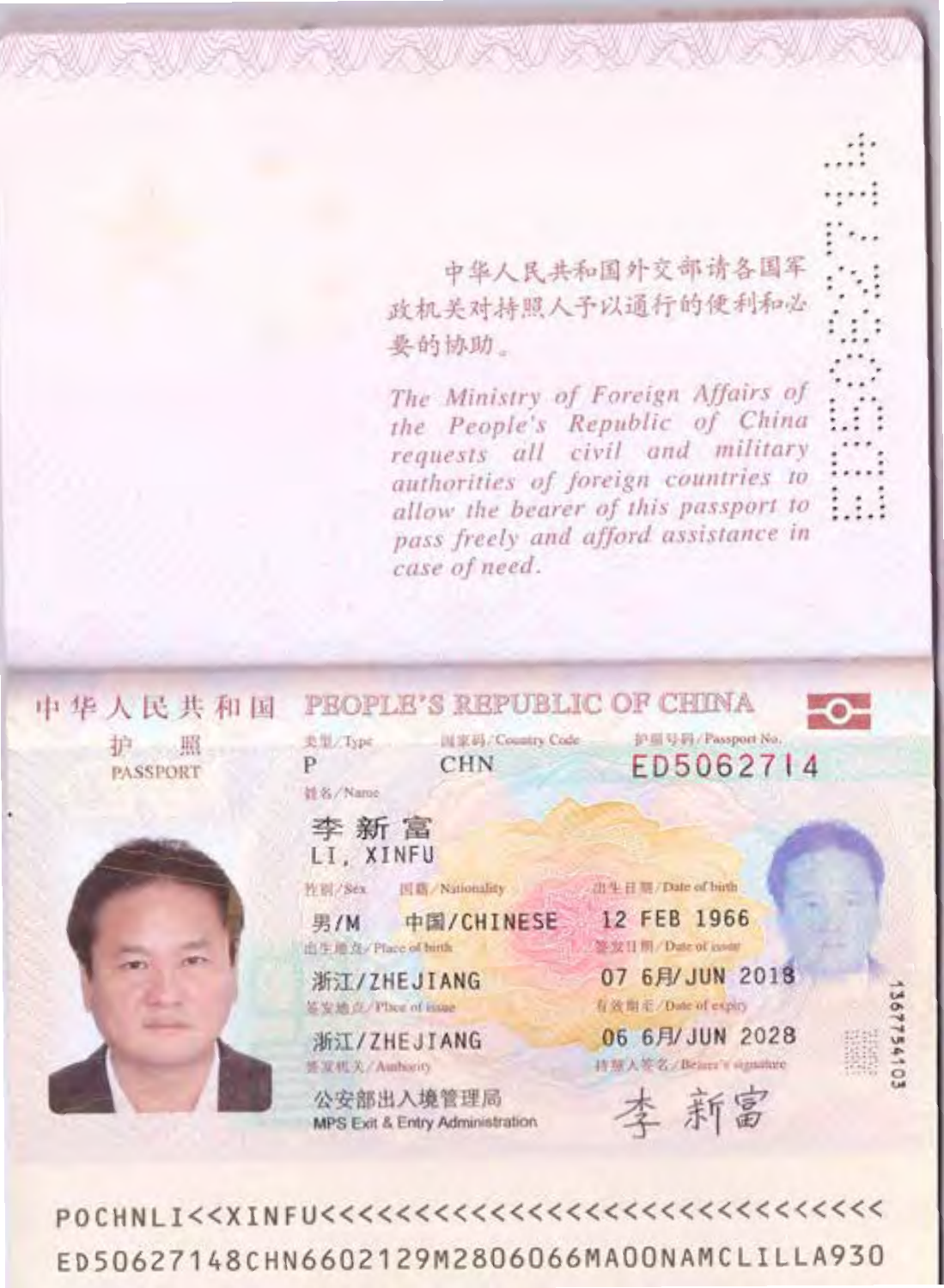# **Certificate**



Registration No.: AK 60148396 0001

Page 1/3

#### Report No.: 29119342 001

#### License Holder:

SolaX Power Network Technology (Zhejiang) Co., Ltd. No. 288 Shizhu Road, Tonglu Economic Development Zone, Dongxing District 311500, Tonglu City, Zhejiang Province People's Republic of China

#### **Manufacturing Plant(s):**

SolaX Power Network Technology (Zhejiang) Co., Ltd. No. 288 Shizhu Road, Tonglu Economic Development Zone, Dongxing District 311500, Tonglu City, Zhejiang Province People's Republic of China

**Product:** Grid Tied Inverter with storage system

Trademark: **SOLAX POWER** 

#### Model:

X3-Hybrid-x-y-z Where:  $X = 5.0$  or 6.0 or 8.0 or 10.0;  $Y = D$  or N:  $Z = E$  or C;

X3-Fit-xy Where:  $X = 8.0$  or 10.0;  $Y = E$  or C:

X3-Hybrid-x-y-z and X3-Fit-xy may be installed with:

Pylontech Battery Module: H48050 or H48074 combined with Pylontech BMS Module SCxx00 Where:  $xx = 05$  or 10

Pylontech Battery Module: FH48074 combined with Pylontech BMS Module FC0500

Pylontech Battery Module: FH9637M combined with Pylontech BMS Module FC0500M

#### Basis:



■ CEI 0-21: 2019-04 Rules for the connection to the **LV** electrical Utilities



30.03.2020

TÜV Rheinland LGA Products GmbH, Tillystrasse 2, D-90431 Nürnberg Contact: + 49 221 806 2477 email: service@de.tuv.com  $10/020h$  04.08  $%$ TUV, TUEV and TUV are registered trademarks. Utilisation and application requires prior appr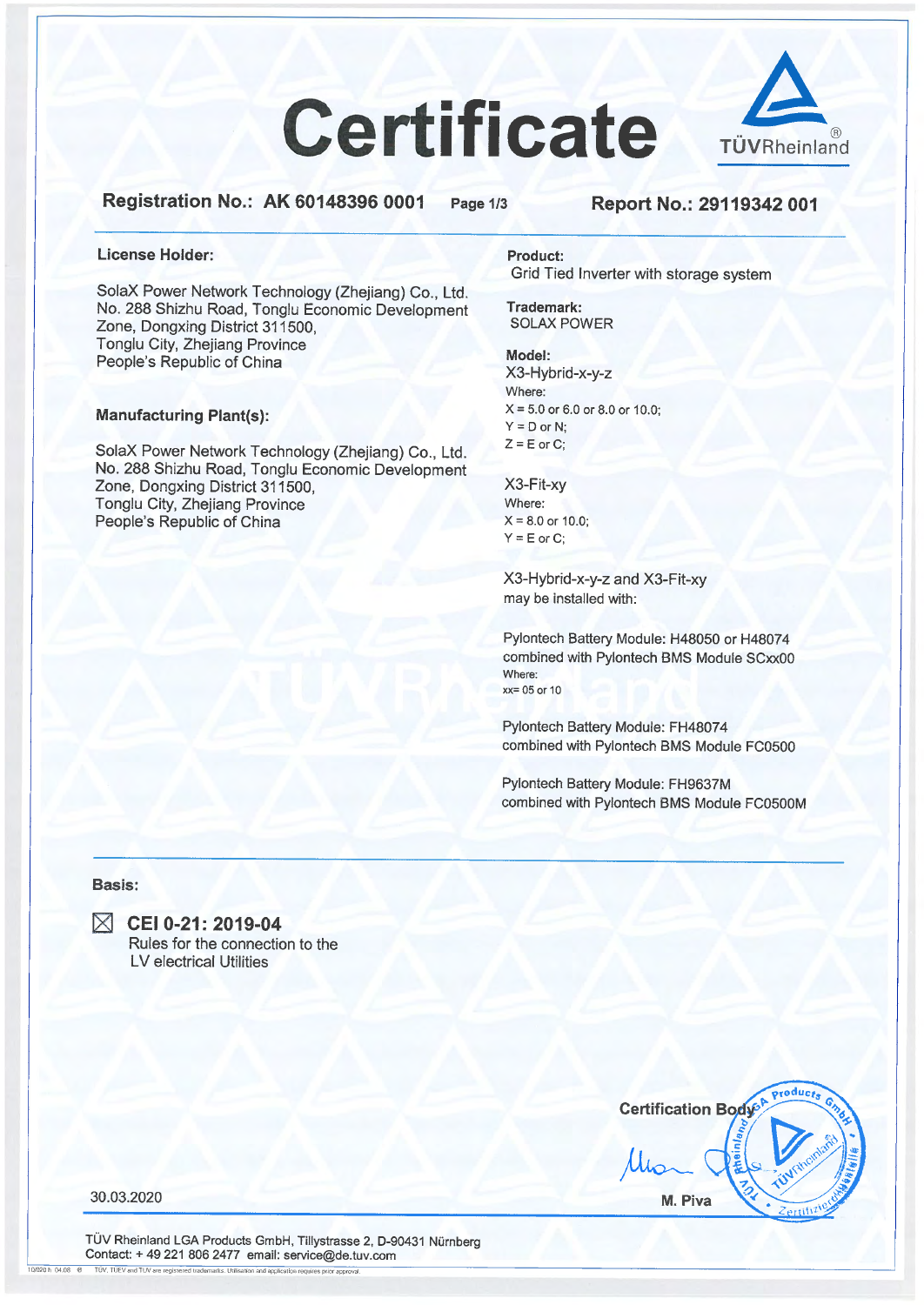OGGETTO: Dichiarazione di conformità alla normativa CEI 0-21:2019-04 "Regola tecnica di riferimento per la connessione di Utenti attivi e passivi alle reti BT delle imprese distributrici di energia elettrica"



SUBJECT: Declaration of Conformity to CEI 0-21:2019-04

"Reference technical rules for the connection of active and passive users to the LV electrical Utilities"

# **Certificate No.: AK 60148396 0001**

Page 2/3

#### TIPOLOGIA DI APPARATO A CUI SI RIFERISCE LA DICHIARAZIONE: TYPE OF APPARATUS WHICH THE DECLARATION IS REFERRED TO:

| DISPOSITIVO DI<br><b>INTERFACCIA</b> | <b>PROTEZIONE DI</b><br><b>INTERFACCIA</b> | <b>DISPOSITIVO DI</b><br><b>CONVERSIONE STATICA</b> | <b>DISPOSITIVO DI</b><br><b>GENERAZIONE ROTANTE</b> |
|--------------------------------------|--------------------------------------------|-----------------------------------------------------|-----------------------------------------------------|
| Interface Device                     | Interface Protection Device                | <b>Static Conversion Device</b>                     | <b>Rotating Device</b>                              |
|                                      |                                            |                                                     |                                                     |

Costruttore Manufacturer

10/020 h 04.08 <sup>@</sup>

SolaX Power Network Technology (Zhejiang) Co., Ltd. No. 288 Shizhu Road, Tonglu Economic Development Zone, Dongxing District 311500, Tonglu City, Zhejiang Province People's Republic of China

| Modello/Tipo<br>ModelType                                                                                                                                                     | Potenza Attiva Nominale @coso:1 (PNINV)<br>/Nominal Power<br>[W]                                                                                                                                                                                                                                 | Max. Potenza Apparente (S <sub>MAX</sub> )<br>/Maximum Apparent Power<br>[VA] |  |
|-------------------------------------------------------------------------------------------------------------------------------------------------------------------------------|--------------------------------------------------------------------------------------------------------------------------------------------------------------------------------------------------------------------------------------------------------------------------------------------------|-------------------------------------------------------------------------------|--|
| X3-Hybrid 5.0-D (N)-E (C) <sup>(*)</sup><br>X3-Hybrid 6.0-D (N)-E (C) <sup>(*)</sup><br>X3-Hybrid 8.0-D (N)-E (C) <sup>(*)</sup><br>X3-Hybrid 10.0-D (N)-E (C) <sup>(*)</sup> | 5000<br>6000<br>8000<br>10000                                                                                                                                                                                                                                                                    | 5000<br>6000<br>8000<br>10000                                                 |  |
| X3-Fit 8.0-E $(C)^{(*)}$<br>X3-Fit 10.0-E (C) <sup>(**)</sup>                                                                                                                 | 8000<br>10000<br>Capacity of the storage system (CUS)<br>[Wh]                                                                                                                                                                                                                                    | 8000<br>10000                                                                 |  |
| Pylontech Battery Module H48050                                                                                                                                               | 2400 (One module of battery)<br>n. of modules X 2400 (min. 4 modules to 10 modules of battery)                                                                                                                                                                                                   |                                                                               |  |
| Pylontech Battery Module H48074                                                                                                                                               | 3552 (One module of battery)<br>n. of modules X 3552 (min. 4 modules to 10 modules of battery)<br>3552 (One module of battery)<br>n. of modules X 3552 (min. 4 modules to 7 modules of battery)<br>3552 (One module of battery)<br>n. of modules X 3552 (min. 2 modules to 4 modules of battery) |                                                                               |  |
| Pylontech Battery Module FH48074                                                                                                                                              |                                                                                                                                                                                                                                                                                                  |                                                                               |  |
| Pylontech Battery Module FH9637M                                                                                                                                              |                                                                                                                                                                                                                                                                                                  |                                                                               |  |

(') The inverter have a PV input and AC output with the batteries system and it's compliant to Annex A, B and Bbis of standard CEI 0-21 <sup>(\*\*)</sup>The inverter doesn't have a PV input, but only AC output with the batteries system and it's compliant to Annex Bbis of standard CEI 0-21 The nominal charging and discharging power can be reached only according with a minimum number of battery modules connected to the inverter with limitation of the inverter's capability.

| Firmware release                               | DSP1 2.07, DSP2 2.01 / ARM: 2.03                                                                                                                          |
|------------------------------------------------|-----------------------------------------------------------------------------------------------------------------------------------------------------------|
| Numero di Fasi<br><b>Number of Phases</b>      | Trifase / Three-phase                                                                                                                                     |
| <b>Note</b><br>Remarks                         | Il dispositivo è in grado di limitare la Idc allo 0,5% della corrente nominale.<br>The device is capable to limit the Idc to 0,5 % of the nominal current |
| Laboratorio di Prova<br><b>Test Laboratory</b> | TÜV Rheinland Italia S.r.l. (Accreditamento ACCREDIA N. 1356)                                                                                             |

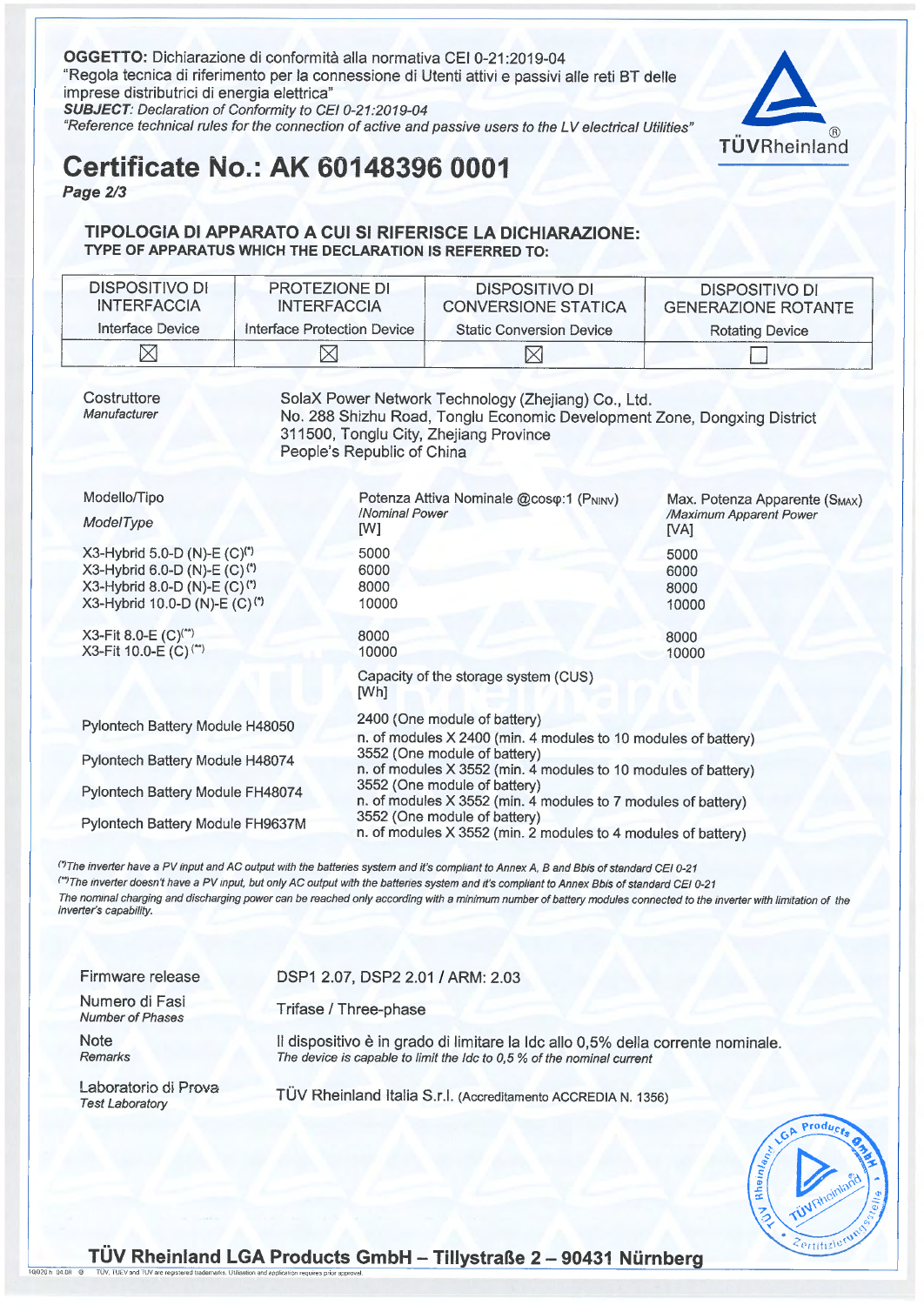## **Certificate No.: AK 60148396 0001** Page 3/3



Esaminati i Fascicoli Prove N./ Having assessed the Test Files N.: 29119342 001 emesso da TÜV Rheinland Italia S.r.l. / 29119342 001 issued by TÜV Rheinland Italia S.r.l

si dichiara che i prodotti indicati soddisfano i requisiti della CEI 0-21:2019-04 "Regola tecnica di riferimento per la connessione di Utenti attivi e passivi alle reti BT delle imprese distributrici di energia elettrica" we declare that the products indicated meet the requirements laid down by CEI 0-21:2019-04 "Reference technical rules for the connection of active and passive users to the LV electrical Utilities".

Validità della **Dichiarazione** Validity of the Declaration

Questa Dichiarazione è valida per i prodotti indicati, così come descritti nei Fascicoli citati. Nuovi requisiti o emendamenti a requisiti esistenti, così come modifiche ai prodotti, possono implicare nuove verifiche e certificazioni. This Declaration is valid only for the products indicated herein, as described in the Files mentioned. New requirements or amendment to existing ones, or modifications to the product, may imply reverification and re-certification.

Date: 30.03.2020

**Certification Body** 

Signature:

10/020 h 04.08

LGA P **TÜVRheinland** *Ulizierung*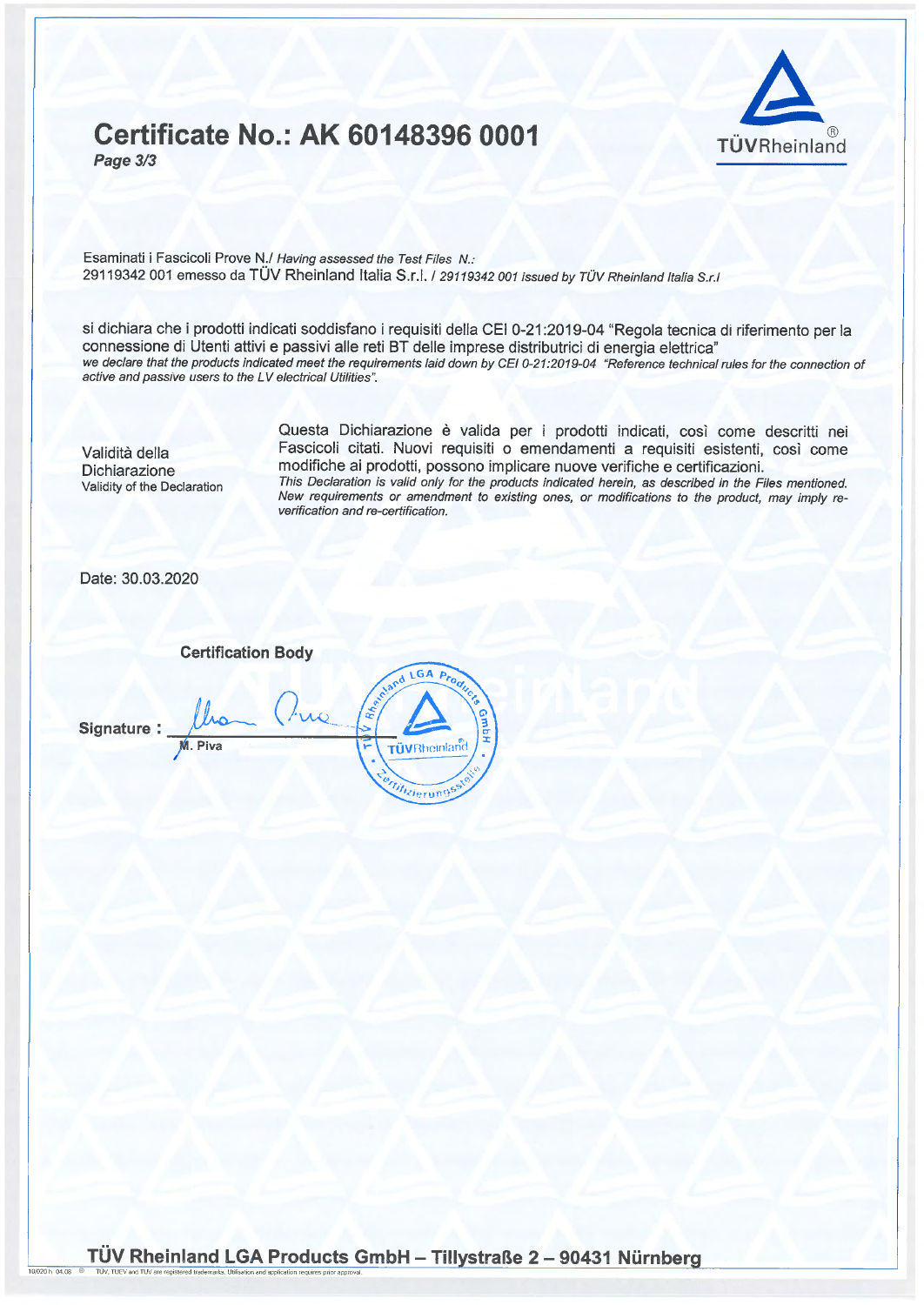## **CERTIFICATE**



of Conformity

**Registration No.:** 

AK 50427665 0001

**Report No.:** 

50096839 002

Holder:

**SolaX Power Network Technology** Solan Fower Network Technology<br>(Zhe jiang) Co., Ltd.<br>No. 288 Shizhu Road, Tonglu Economic<br>Development Zone, Tonglu City,<br>Zhejiang Province 310000 P. R. China

**Product:** 

**Date** 

**Electrical Equipment** (Grid Tied Inverter with storage system)

Identification: Type Designation : X3-Hyrid-x-y-z (x=5.0 or 6.0 or 8.0 or 10;  $y=D$  or  $N$ ;  $z=E$  or  $C$ )  $X3-Fit-xy$   $(x=8.0 or 10.0; y=E or C)$ Serial Number : Engineering samples Firmware Version : DSP1 2.07, DSP2 2.01, ARM 2.03  $Remark(s)$ : Refer to report 50096839 002 for details. The product may be installed with Triple power battery T-BAT H xx (T-BAT H 5.8+n\*HV  $11550$ ) xx=5.8, 11.5, 17.3, 23.0; n=0, 1, 2, 3

Tested acc. to: CEI 0-21:2019

28.02.2020

and LGA Prod The certificate of conformity refers to the above mentioned product. This is to certify that the specimen is in conformity with the assessment requirement mentioned above. This certificate does not imply assessment of the production of the product and does not permit the use of a TÜV-Rheinland mark of TÜVRheinlarn conformity.

**Certification Body** 

**Chen** 

TÜV Rheinland LGA Products GmbH - Tillystraße 2 - 90431 Nürnberg